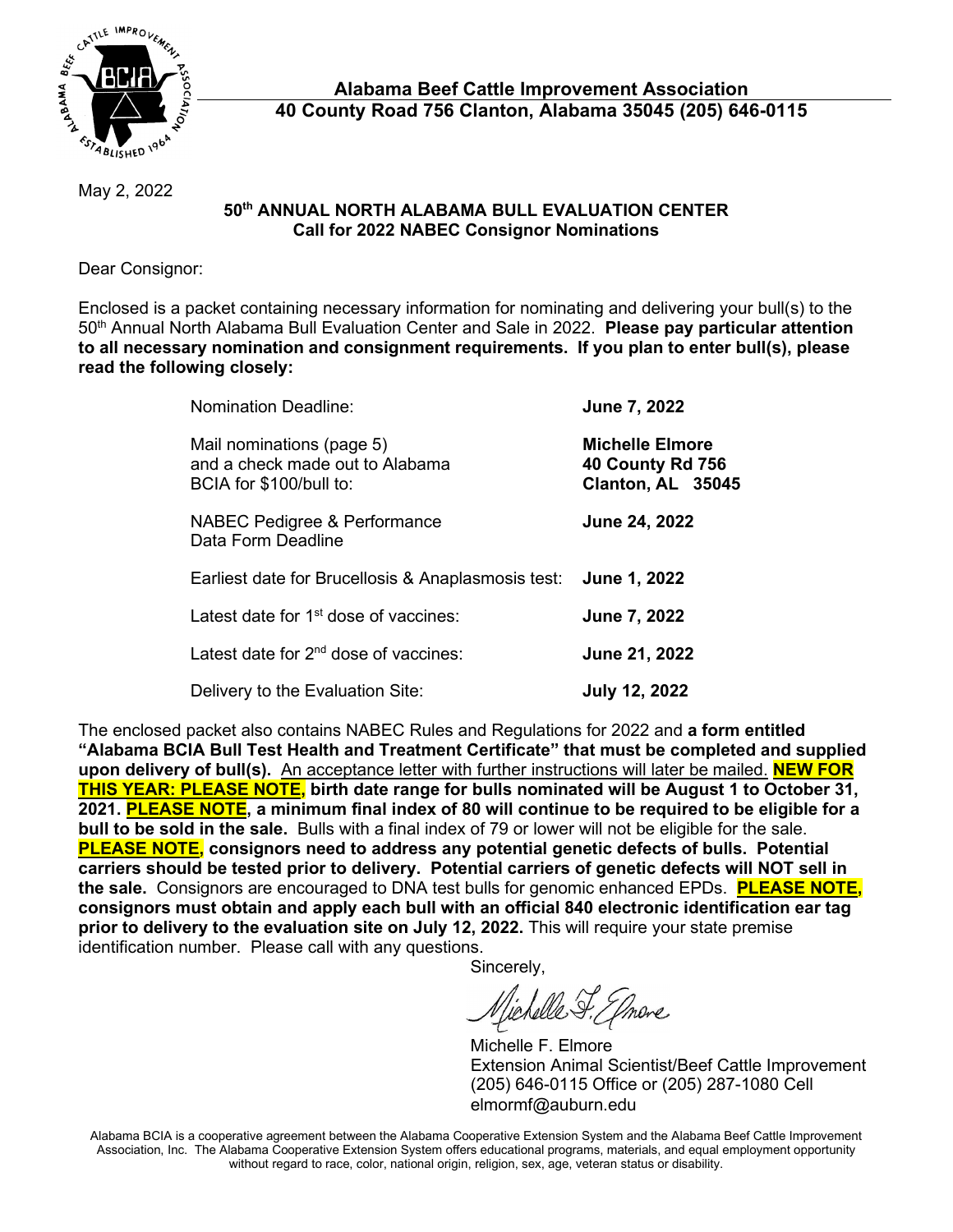## **50th ANNUAL NORTH ALABAMA BULL EVALUATION CENTER RULES AND REGULATIONS FOR 2022**

The Alabama Beef Cattle Improvement Association (BCIA), the North Alabama Bull Evaluation Center Advisory Committee, and the managers of the North Alabama Bull Evaluation Center (NABEC) have agreed on the following Rules and Regulations for the 2022 evaluation period:

#### **I. GENERAL**

- **A. Location of NABEC** Donaldson Farm located 6 miles east of Cullman off Highway 278 on County Road 781.
- **B. Capacity** Minimum of 50, maximum 80

#### **C. Dates of Test**

Nomination Deadline - *June 7, 2022* NABEC Pedigree & Performance Data Form Deadline **–** *June 24, 2022*  Delivery of bulls - *July 12, 2022* 84-day Gain Evaluation begins - *August 9, 2022*  84-day Gain Evaluation ends – **November 1, 2022** Sale Date and Place - *December 10, 2022* at Cullman Stockyards

- **D. Charges for Testing** Deposits for testing each bull will be payable at the time of application and when bulls are delivered to NABEC as indicated below. Adjustments in charges will be made after completion of the evaluation period and sale. All checks should be made payable to the **Alabama BCIA**.
	- 1. Yardage Fee **\$1.50 per bull per day from delivery date to removal date**. **Yardage for bulls removed from the evaluation for any reason will increase to \$3.00 per day after an acceptable time for consignors to pick up bulls from the evaluation site after removal from the evaluation.**
		- a. **A \$100.00 deposit for each bull is payable with nomination**. This deposit is refundable only if the BCIA Office is notified at least 10 days before delivery date that a bull has been withdrawn.

2. Feed, Veterinary and Drug Costs - Feed, Veterinary and Drug Costs- Actual feed costs plus 5% for storage and handling will be charged against each bull according to average feed consumption per pen. General veterinary and drug charges will be prorated among all bulls. Special treatment of specific illness or conditions will be itemized to the individual bull. **A deposit of \$200.00 per bull will be payable on the delivery date. An additional \$200.00 deposit per bull will be due in September. Payment is due within 2 weeks of invoice date. A penalty fee of \$50.00 will be charged per bull to all consignors with outstanding deposits in October.** Additional feed deposits may be necessary before the end of the test **depending upon actual feed expenses. Bulls will not be cataloged if there are any outstanding feed balances due at the end of the evaluation period.** 

- 3. Sale Costs Actual sale costs will be divided on a per head basis for bulls that qualify and are cataloged for the sale.
- 4. Sale Catalog The sale catalog will be produced commercially and the expense will be charged to consignors on a per head basis.

## **E. Eligibility for Nomination and Entry:**

- 1. Registration Bulls must be registered in a nationally recognized breed association **BY THE BEGINNING OF THE EVALUATION**. Calving ease (or birth weight if calving ease is not available for breed), weaning, yearling and milk EPDs must be available on each bull. *Composite bulls of two or more breeds will be accepted if they meet the following requirements: 1. Registered in a recognized breed association; 2. Their sire and dam must be registered.*
- 2. Birth Dates **For 2022, please note, birth dates will be August 1, 2021 to October 31, 2021 inclusive.**
- 3. Birth Weights Birth weights must be supplied.
- 4. Weaning Records Bulls must have official weaning records complied by a State BCIA or a national breed association. These records shall include adjusted 205-day weight, weight ratio and number of contemporaries. **A minimum 205 day adjusted weight of 550 lbs. is required for nomination.** These records must be supplied.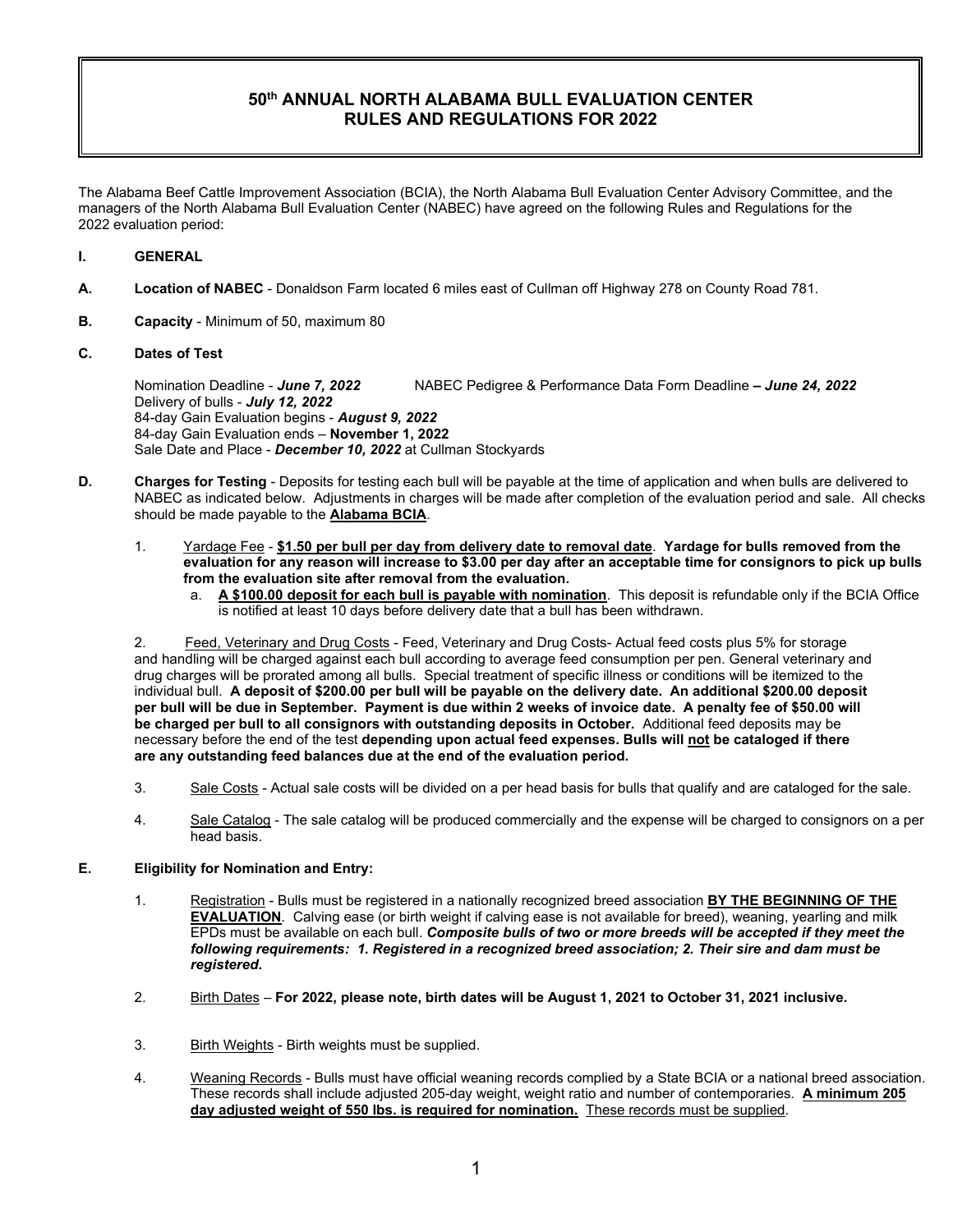- 5. Weight Per Day of Age Bulls of all breeds must weigh at least 2.5 pounds per day of age at delivery to test station. A 5% allowance for shrinkage in hauling will be allowed, strictly enforced.
- 6. **Quality** Bulls must be structurally sound with ample muscular development.
- 7. Disposition Unruly dispositions or excessive nervousness will not be allowed. **Strictly Enforced. Please note.**
- 8. Scrotal Circumference Requirements **Upon delivery, all bulls must have a minimum scrotal circumference of 25 cm to be accepted for the evaluation.** Any bull not meeting these requirements will not be accepted for the evaluation. **Scrotal circumference must be 32 centimeters or more at the end of the test.**
- 9. Health All bulls must meet the following health requirements and be accompanied by the enclosed health and treatment certificate properly completed and signed.
	- (a) **Not more than 45 days prior to** *July 12, 2022, (June 2, or later***) bulls must be tested and found negative to Anaplasmosis and Brucellosis by an accredited veterinarian (documentation required)**. Bulls from certified brucellosis free herds need not be tested for brucellosis, but the herd certificate number must be recorded. **All bulls must also have been tested and found negative for BVD-PI prior to delivery to the test site (documentation required).**
	- (b) **Bulls must have received the required doses of the following vaccinations 2 to 4 weeks apart with the last dose given at least three weeks prior to delivery - 1st dose no later than**  *June 7 and 2nd dose no later than June 21***:** (1)7-Way Clostridium bacterin, (2) Pasteurella haemolytica (with leukotoxoid), (3) Hemophilus Somnus, (4) Leptospirosis 5-way (Ictero-Canicola) + (Hardjo-Grippo-Pamona), (5) Infectious Bovine Rhinotracheitis (IBR), (6) Para-Influenza (PI3), (7) Bovine Virus Diarrhea (BVD), (8) Bovine Respiratory Syncytial Virus (BRSV), (9) Systemic grub treatment, (10) dewormed with an effective anthelmintic, (11) weaned and started on a ration similar to the test station ration (70% concentrate - 30% roughage).
	- (c) Bulls should be dehorned or tipped (two-inch length maximum) and completely healed when delivered to the NABEC.
- **Sale**  To qualify for the sale, **BULLS MUST HAVE A FINAL INDEX OF 80 OR HIGHER,** be structurally sound, meet or exceed all entrance requirements and pass a breeding soundness exam. **Scrotal circumference must be 32 centimeters or more at the end of the test.** Bulls must retain of sound quality through sale date. Bulls may be removed from the Evaluation Sale due to disposition, performance, quality or structure at any time by a group of three (3) or more Evaluation Committee members. **No minimum auction price will be set for the sale event. Individual consignors may set their own respective minimum bid to be handled by the consignor, unless assistance is requested prior to the beginning of the sale event time of 12:00 PM.**

**The Final Index** will be determined by evaluation performance (WDA = 1/3 and ADG = 1/3) and rank of expected progeny differences within each breed (calving ease, weaning, yearling and milk = 1/3). The rank within each breed will be listed for each bull's performance and pedigree information in the sale catalog. Sale order will be determined by the final index. The highest-ranking bull of each breed represented at the 2022 NABEC will sell at the beginning of the sale, with the remaining sale eligible bulls selling in descending order of their Final Index.

- **G. Veterinarian** A local veterinarian will be contracted for routine tests and will be on call for treatment, or prescribing treatment, when the test manager deems necessary.
- **H. Liability** Neither NABEC, the Alabama BCIA, nor the attending veterinarian may be held liable for loss due to fire, theft, injury, sickness, death or any other cause during the time bulls are at the test center, but will make every effort to safeguard the health and well-being of the bulls while at NABEC.
- **I. Priorities** Priority will be given to active Alabama BCIA members that consign bulls that were bred and born on their farms and have participated in the past 3 years. Entries will be accepted from neighboring states only if there is room and consignors are active members of their state BCIA and are paid members of Alabama BCIA. **All consignors must be a paid member in good standing of Alabama BCIA. The membership number will be supplied on the nomination form.**

**Important**: Priority will be given to bulls bred and born on consignor's farms. If bull calves (with or without their dams) are purchased and consigned, all registration transfers must be completed by *June 7, 2022.* This will be checked.

#### **II. ALABAMA BCIA RESPONSIBILITIES**

**A. Eligibility of Consignors and Bulls** - The BCIA shall determine the eligibility of consignors and set the standards for bulls to qualify for evaluation and sale. Bulls may be sent home during the evaluation period for any reason if the managers feel it is in the best interest of the evaluation.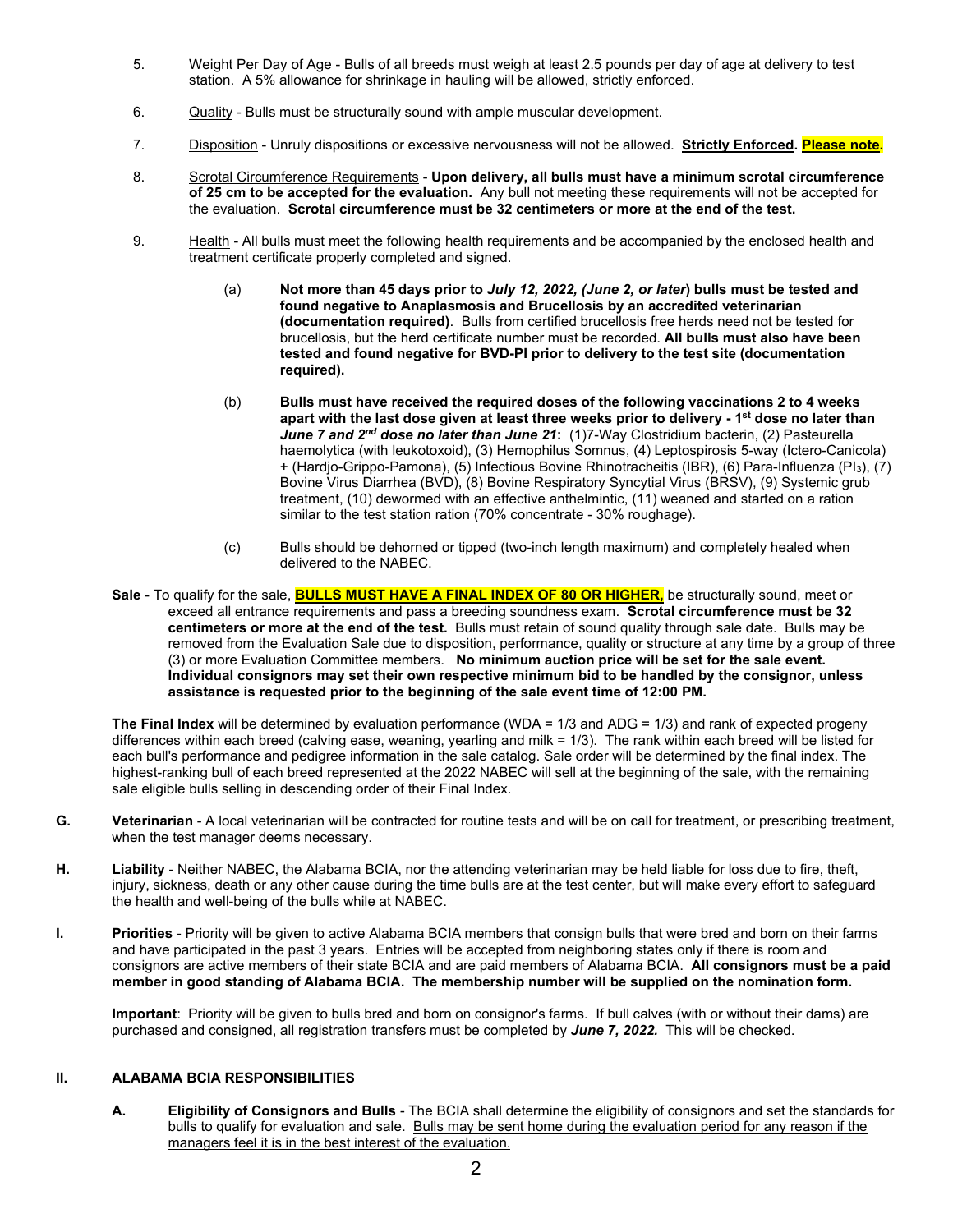- **B. Consignment of Bulls** The BCIA shall announce the evaluation rules, regulations and dates and receive consignments prior to the beginning of the evaluation period.
- **C. Supervision** The BCIA and Alabama Cooperative Extension Agents and Specialists in Animal Science will work with the managers of NABEC in generally supervising the entire program.
- **D. Performance Records** The BCIA, Alabama Cooperative Extension Agents and Specialists in Animal Science, and test station management will be responsible for collecting, computing, certification and distributing performance records.
- **E. Finances/Insurance** The BCIA shall be responsible for collecting fees and sale receipts, and for paying all bills relative to evaluating and selling the bulls. Bulls shall be covered with peril and cargo insurance during their residence at the evaluation. This covers the death of a bull due to specific acts of nature (like lightening, tornado, etc.) and traffic accidents. It does not cover death due to bloat, respiratory, broken legs, etc. Consignors wanting the increased coverage should check with their livestock insurance agent.

#### **III. RESPONSIBILITIES OF NABEC**

NABEC shall furnish the following services and facilities at a daily yardage fee of \$1.50 per head for bulls on the evaluation:

- **A. Facility** The facility shall consist of four permanently fenced lots suitable for feeding approximately 25 bulls each and one pen designated for sick or injured bulls. Each lot shall have automatic watering tanks and self-feeders of sufficient size to accommodate the number of bulls per lot. The facility shall include working pens, animal scales, loading chute, pens for sick animals and feed storage.
- **B. Identification of Bulls** NABEC shall furnish large visual for tagging each bull after delivery. **PLEASE NOTE,** consignors must obtain and apply each bull with an official 840 electronic identification ear tag prior to delivery to the evaluation site on July 12, 2022. This will require your state premise identification number.
- **C. Weighing Bulls** NABEC shall furnish the labor for weighing bulls on delivery, beginning of the evaluation, mid-point of the evaluation at 42 days, and at the end of the evaluation period. All weights shall be taken in the a.m. on a "full basis".
- **D. Feeding Bulls** NABEC shall be in complete charge of feeding the bulls while at the center. Ration formulation shall be as recommended by Alabama Cooperative Extension System and fed in self-feeders. Free-choice hay will be furnished in each paddock. NABEC shall keep records of the amount of feed delivered to each pen in order that consignors may be billed for prorated share for each bull. NABEC shall provide all feed and charge consignors actual feed cost plus 5% of feed costs for storage and handling.
- **E. Health Care** NABEC shall provide health care in accordance with recommendations of the local practicing veterinarian contracted by the BCIA. NABEC shall keep a complete health record on each bull and the BCIA will bill consignors for actual costs of veterinarian services, drugs, and autopsies.
- **F. Sale** NABEC will be responsible for hauling bulls to the sale site. NABEC will arrange for hauling bulls and a reasonable fee will be charged for each bull. NABEC may privately contract with purchasers for keeping bulls after the sale. Bulls not cataloged for sale will not be hauled. **No minimum auction price will be set for the sale event. Individual consignors may set their own respective minimum bid to be handled by the consignor, unless assistance is requested prior to the beginning of the sale event time of 12:00 PM.**
- **G. Removal of Bulls From Test** NABEC shall be responsible for notifying the consignor and the BCIA office of death, severe sickness, or other circumstances that would require removal of a bull from the center. Authorization for release of a bull before the evaluation period is complete must be given by NABEC and the Alabama BCIA. Consignors removing bulls that qualify for the sale will be charged a \$100.00 data collection fee. Bulls must retain of sound quality through sale date. Bulls may be removed from the Evaluation Sale due to disposition, performance, quality or structure at any time by a group of three (3) or more Evaluation Committee members.

#### **IV. RESPONSIBILITIES OF CONSIGNORS**

- **A. Nomination** Make check for \$100.00 per bull to **Alabama BCIA** and mail check and nomination form prior to *June 7, 2022.* **The NABEC Pedigree and Performance Data Form must be submitted by June 24, 2022.**
- **B. Management of Calves** Wean calves at least three weeks before delivery date and have them accustomed to freechoice feeding on a ration with at least 70% concentrates.
- **C. Delivery of Bulls** Deliver the bulls to NABEC between 8:00 AM and 1:00 PM on the assigned date of July 12, 2022.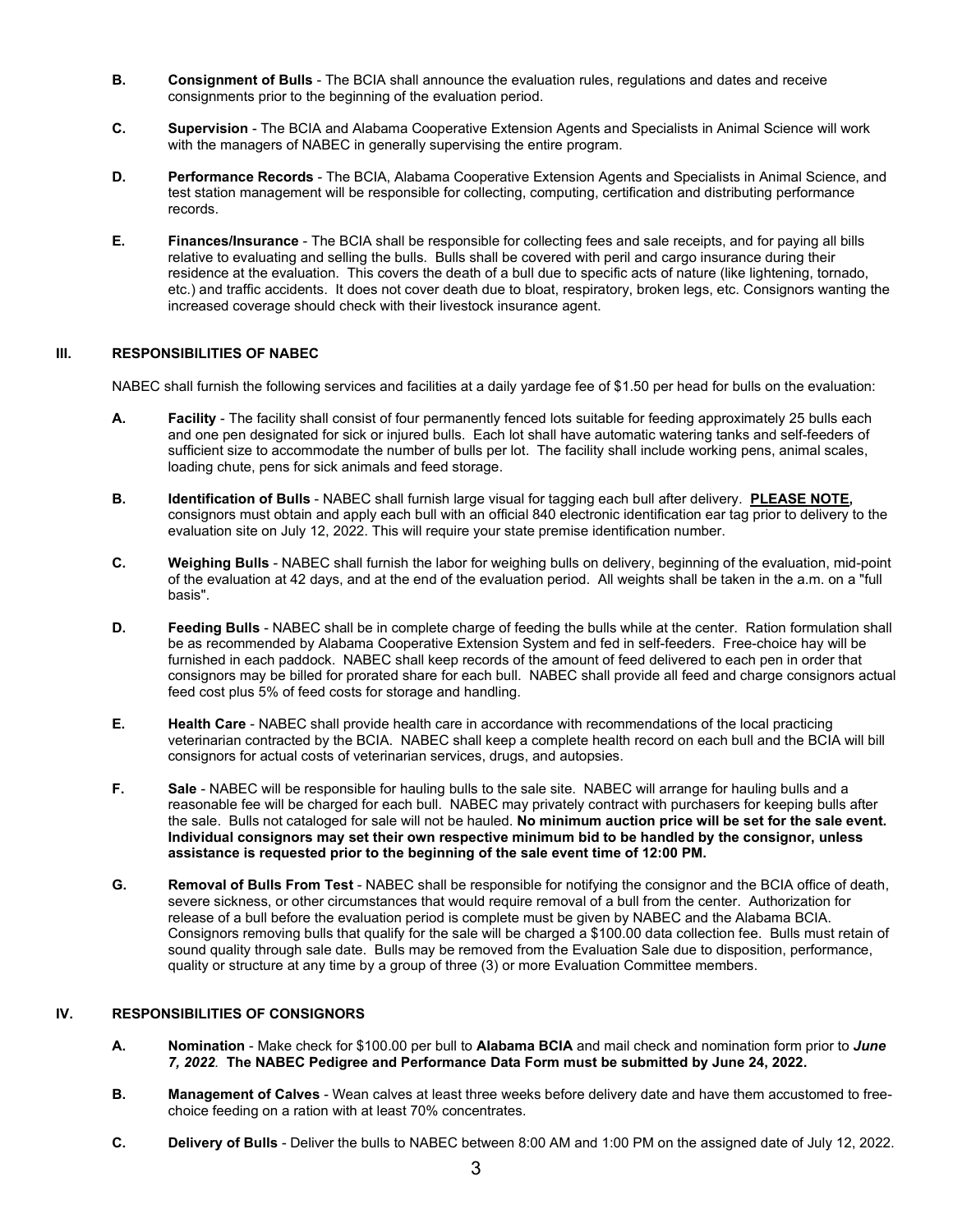**D. Registration and Performance Records - Provide the Alabama BCIA with official weaning records and the NABEC Pedigree and Performance Data Form by June 24. Consignors will be responsible for transferring registration to the new owner after the sale within 60 days after the sale date.** Buyer information for each bull will be supplied by Alabama BCIA after the sale to each consignor.

**Important**: **The NABEC Pedigree and Performance Data Form will be supplied by June 24, 2022**. If this information is not received within the allotted time, bulls will not be accepted by the evaluation.

- **E. Health & Treatment Certificate** Provide the Alabama BCIA with complete information on attached health and treatment certificate. Bulls will be boostered with respiratory and 7-Way Clostridium vaccines after arrival.
- **F. Deposits** Pay the Alabama BCIA **\$400.00** (or you may elect to take advantage of the installment option as outlined in Section I:D:2 on page 1) per bull for feed and veterinary deposit at time of delivery to test center. (Outline of charges for testing under General Section).
- **G. Loss Responsibility** Assume full responsibility for loss of bulls for any reason other than neglect. (See statement H under "General").

## **Please note the following suggestions and guidelines:**

- 1. **Measure each bull's scrotum to make sure that the circumference meets the 25 cm minimum requirement** (See # 8 under Eligibility for Entry on page 2.)
- 2. **Make sure health and treatment certificate and health testing documents are in order** (See # 9 under Eligibility for Entry on page 2)**.** Bulls with warts and/or ringworm should be treated prior to delivery.
- 3. The NABEC Pedigree and Performance Data Form will be submitted by **June 24, 2022**. Bulls will be required to have a **minimum adjusted 205 day weight of 550 lbs**.
- 4. **PLEASE NOTE**, consignors must obtain and apply each bull with an official 840 electronic identification ear tag prior to delivery to the evaluation site on July 12, 2022. This will require your state premise identification number.
- **5. Bulls with bad dispositions will not be accepted. Be sure to evaluate your bulls for disposition prior to delivery. Examine hooves for proper structure prior to delivery.**
- 6. Consignments should be tagged and **have readable tattoos** for processing.
- 7. **PLEASE NOTE, consignors are strongly encouraged to be aware of and address any potential genetic defects of their nominated bulls. Potential carriers of any genetic defects should be tested prior to delivery to the evaluation. Potential carriers of genetic defects will be NOT allowed to sell in the sale.**
- 8. **Consignors are strongly encouraged to have their bulls DNA tested to have genomic enhanced EPD values available, prior to delivery to the evaluation**.
- 9. All checks are to be made out to "Alabama BCIA". **(\$100.00 nomination fee due when consigning and feed and vet deposit upon delivery as outlined in Section I:D:2 on page 1).**

#### **VERY IMPORTANT!**

**It is extremely important that all required health and management practices be performed as stated in this document. Each bull should be properly immunized to insure maximum efficiency and performance while at NABEC. Each bull should be properly weaned and fed a concentrate ration with a calculated analysis of 65-70% TDN and Crude Protein level of at least 12% prior to delivery.**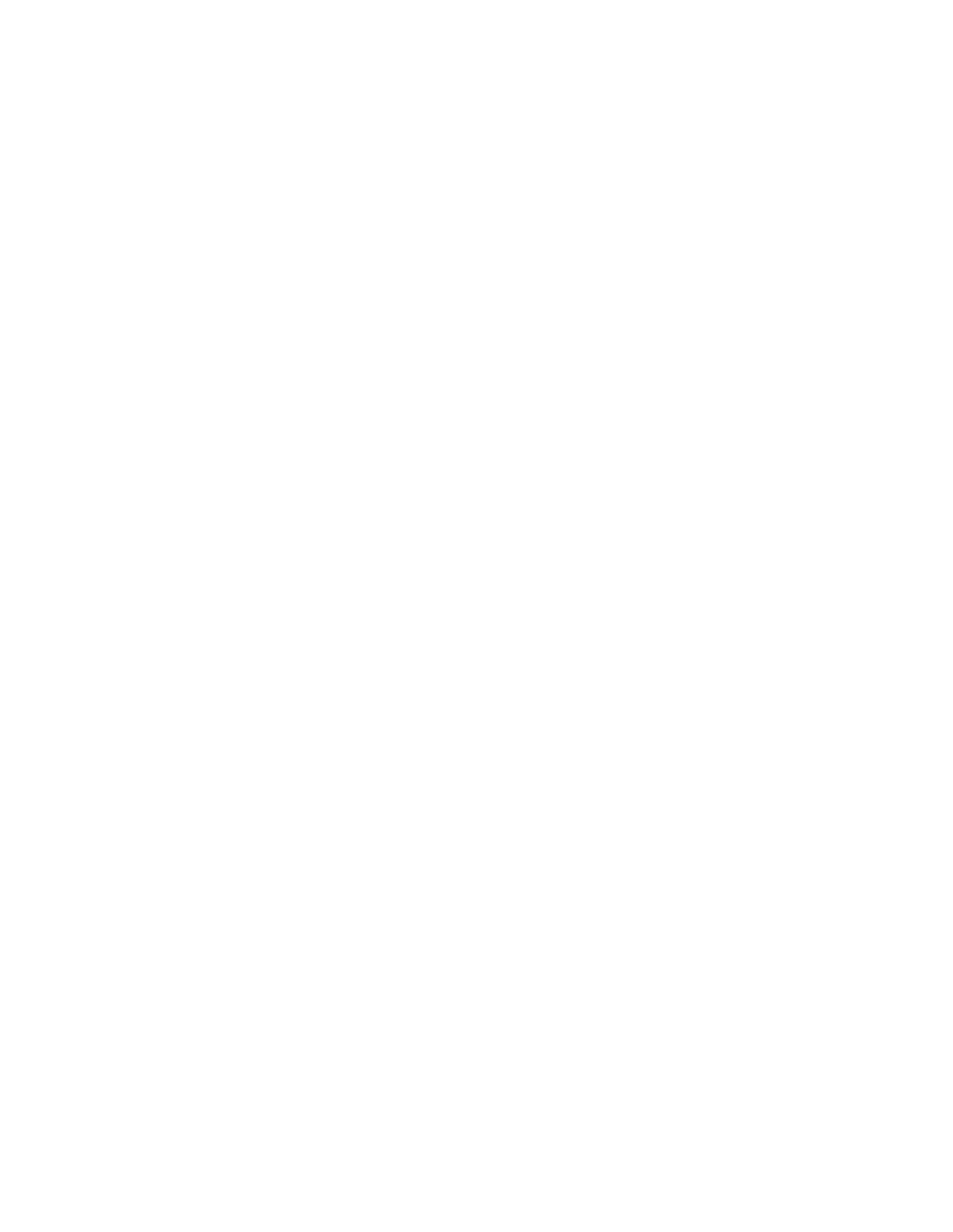# **2022 NORTH ALABAMA BULL EVALUATION CENTER NOMINATION FORM**

# **Nomination Deadline - June 7, 2022**

(Please fill this form out completely)

| Complete the following (It will be checked upon delivery.):<br>Was your consignment(s) born on your ranch? [] Yes [] No |                                                                                                                                                                                                                                                                                                                                                                                                                                                                                                                                                                                                                                                      |
|-------------------------------------------------------------------------------------------------------------------------|------------------------------------------------------------------------------------------------------------------------------------------------------------------------------------------------------------------------------------------------------------------------------------------------------------------------------------------------------------------------------------------------------------------------------------------------------------------------------------------------------------------------------------------------------------------------------------------------------------------------------------------------------|
| If so, are you the breeder? [ ] Yes [ ] No                                                                              |                                                                                                                                                                                                                                                                                                                                                                                                                                                                                                                                                                                                                                                      |
|                                                                                                                         | Did you purchase this bull(s) [ ] Yes [ ] No If so, how many consigned ____________?                                                                                                                                                                                                                                                                                                                                                                                                                                                                                                                                                                 |
|                                                                                                                         | Embryo Transfer(s)? [ ] Yes [ ] No If so, how many consigned _____________?                                                                                                                                                                                                                                                                                                                                                                                                                                                                                                                                                                          |
| If so, how many more?                                                                                                   | If space is available, would you bring more bulls than you have consigned? [ ] Yes [ ] No                                                                                                                                                                                                                                                                                                                                                                                                                                                                                                                                                            |
|                                                                                                                         | Are you a current member of Alabama BCIA? [ ] Yes [ ] No If yes, what is your number? _______                                                                                                                                                                                                                                                                                                                                                                                                                                                                                                                                                        |
|                                                                                                                         |                                                                                                                                                                                                                                                                                                                                                                                                                                                                                                                                                                                                                                                      |
|                                                                                                                         | . في (breed) bulls for NABEC 2022. [19] في المستقلة المستقلة المستقلة المستقلة المستقلة المستقلة المستقلة المس                                                                                                                                                                                                                                                                                                                                                                                                                                                                                                                                       |
| Sale.                                                                                                                   | I agree to adhere to all rules and guidelines of the North Alabama Bull Evaluation Center and to pay all<br>expenses incurred throughout the duration of the warm-up, evaluation and off-test periods. If expenses<br>are not paid in full within 30 days of notice to consignor, 1.5% interest will be charged per month of the<br>outstanding charge. If payments are not made in full, Alabama BCIA holds the right to refuse any future<br>nominations to any BCIA tests or sales. In case of no payment, when bull(s) sell, any outstanding<br>charges will be deducted from my consignor's check from the North Alabama Bull Evaluation Center |
| Your signature:                                                                                                         |                                                                                                                                                                                                                                                                                                                                                                                                                                                                                                                                                                                                                                                      |
| <b>IMPORTANT:</b>                                                                                                       | Make check payable to <b>ALABAMA BCIA.</b>                                                                                                                                                                                                                                                                                                                                                                                                                                                                                                                                                                                                           |
| <b>MAIL TO:</b>                                                                                                         | Michelle F. Elmore<br><b>Extension Animal Scientist/Beef Cattle Improvement</b><br>40 County Rd 756<br>Clanton, AL 35045                                                                                                                                                                                                                                                                                                                                                                                                                                                                                                                             |
| <b>PHONE:</b>                                                                                                           | (205) 646-0115 Office or (205) 287-1080 Cell<br>Email - elmormf@auburn.edu                                                                                                                                                                                                                                                                                                                                                                                                                                                                                                                                                                           |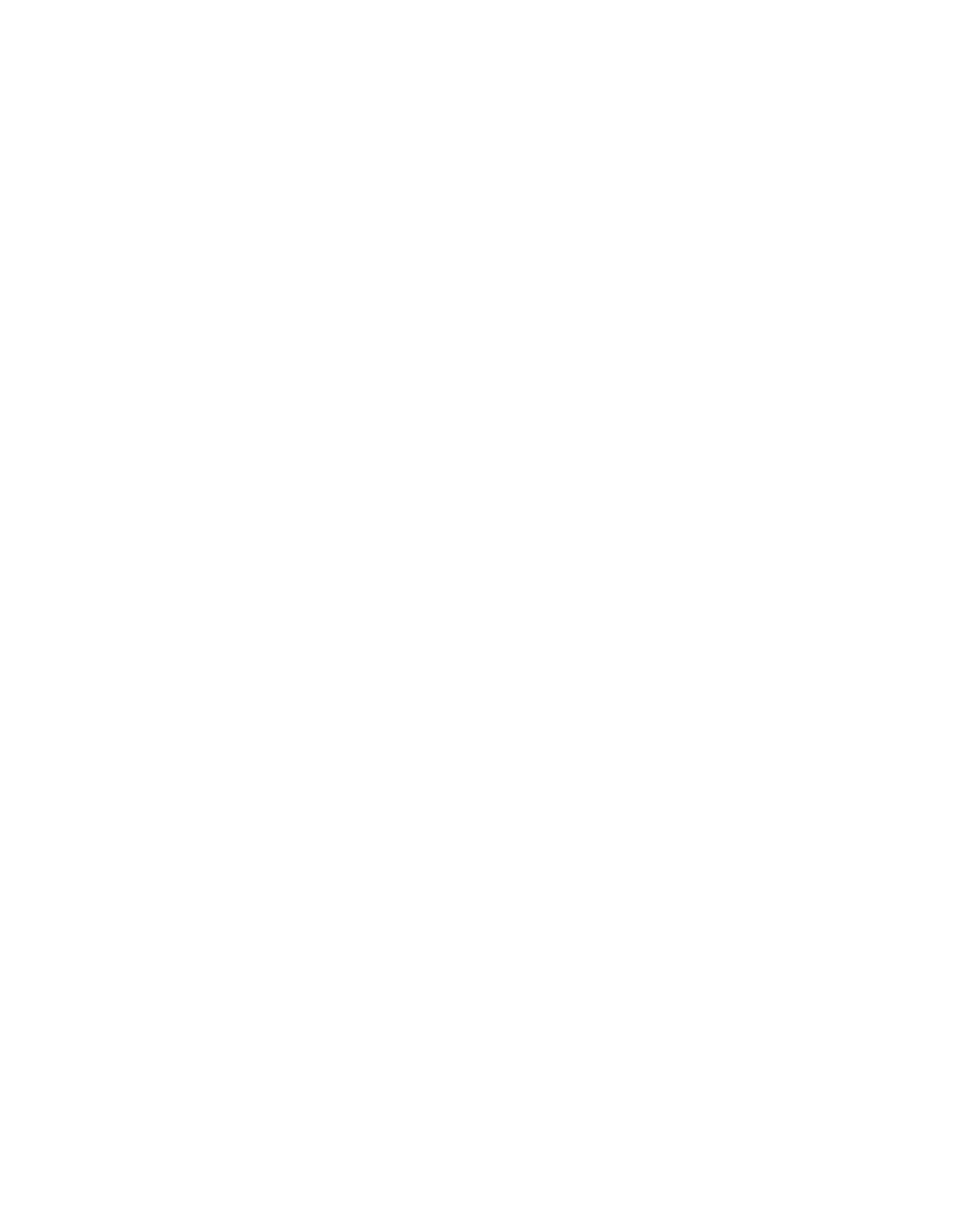# **2022 North Alabama Bull Evaluation Center Pedigree and Performance Data Form Due by June 24, 2022**

## **Please fill out the form below COMPLETELY. Each and every column in this form is needed in the catalog and/or to complete calculations in the final ratio. You must not leave ANY columns blank!**

Instructions for completing the form below:

- A. Please list the breed of your bull.
- B. Is this a Purebred bull or a Composite bull?
- C. Please list the ID tag that the bull will have in his ear at delivery.
- D. Please list the actual tattoo number of the bull; also, please make certain that your bull's tattoo number is legible BEFORE you deliver him.
- E. Please list the bull's registration number.
- F. **If you do not already have the registration number for your bull, PLEASE NOTE that bulls MUST BE registered BEFORE the evaluation begins on AUGUST 9.** If not registered at this time, list the registration number for his sire and dam (you do not need to do this if you filled out column E).
- G. (See above.)
- H. Is this bull an Embryo Transplant (ET)? (yes/no)
- I. Did you creep feed this bull? (yes/no)
- J. Please list the birthdate of your bull.
- K. Please list the "Adjusted Birth Weight" of your bull (this is the birth weight as calculated by your breed association and may differ slightly from his actual birth weight).
- L. Please list the 205 Day Adjusted Weaning Weight of your bull (as supplied by your breed association). **Required to be 550 lbs. or higher**.
- M. Please list the 205 Day Adjusted Weaning Weight Ratio of your bull (as supplied by our breed association); PLEASE NOTE, if your bull is an ET calf, his ratio will be 100 & contemporary group will be 1 by default.
- N. Please list the "Number of Contemporaries" in your bull's weaning group.

| А.           | <b>B.</b>     | C.            | D.       | E.                    | $\mathsf{F}_\bullet$    | G.              | H.    | I.                   | J.                   | К.            | L.                | M.                     | N.                    |
|--------------|---------------|---------------|----------|-----------------------|-------------------------|-----------------|-------|----------------------|----------------------|---------------|-------------------|------------------------|-----------------------|
| <b>Breed</b> | PB or<br>Comp | <b>ID Tag</b> | Tattoo # | <b>Registration #</b> | <b>Sire's Reg.</b><br># | Dam's<br>Reg. # | E.T.? | <b>Creep</b><br>Fed? | <b>Birth</b><br>Date | Adj.<br>B.Wt. | Adj.<br>W.<br>Wt. | Adj.<br>W.Wt.<br>Ratio | # of<br>Conte<br>mps. |
|              |               |               |          |                       |                         |                 |       |                      |                      |               |                   |                        |                       |
|              |               |               |          |                       |                         |                 |       |                      |                      |               |                   |                        |                       |
|              |               |               |          |                       |                         |                 |       |                      |                      |               |                   |                        |                       |
|              |               |               |          |                       |                         |                 |       |                      |                      |               |                   |                        |                       |
|              |               |               |          |                       |                         |                 |       |                      |                      |               |                   |                        |                       |
|              |               |               |          |                       |                         |                 |       |                      |                      |               |                   |                        |                       |
|              |               |               |          |                       |                         |                 |       |                      |                      |               |                   |                        |                       |
|              |               |               |          |                       |                         |                 |       |                      |                      |               |                   |                        |                       |
|              |               |               |          |                       |                         |                 |       |                      |                      |               |                   |                        |                       |
|              |               |               |          |                       |                         |                 |       |                      |                      |               |                   |                        |                       |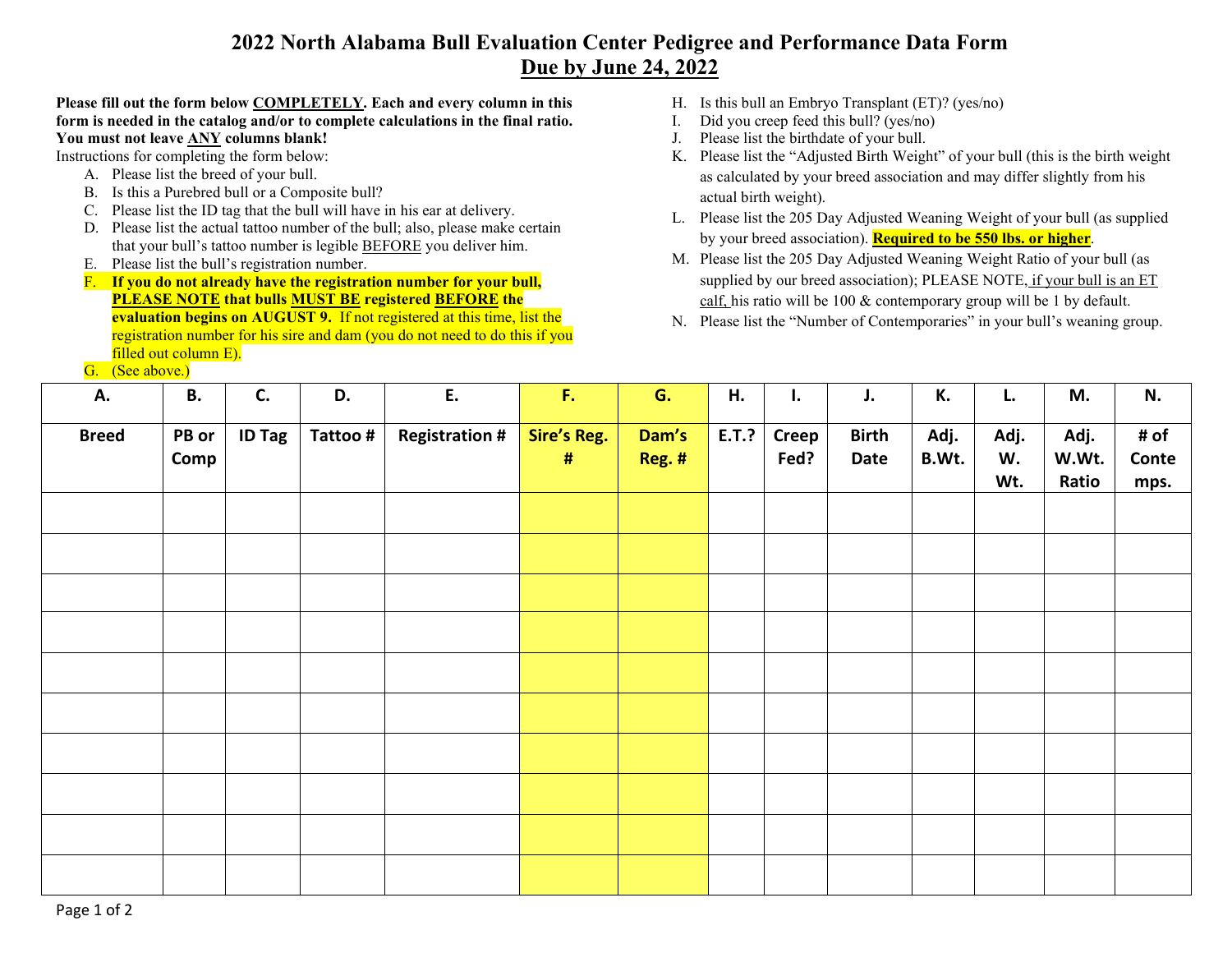# **2022 North Alabama Bull Evaluation Center Pedigree and Performance Data Form**

*Please enter farm name, address and phone number as you want it to appear in the catalog.*

| Your Name:                                   |  |
|----------------------------------------------|--|
| Farm Name:                                   |  |
| Address:                                     |  |
| City/State/Zip:                              |  |
| Phone number you want listed in the catalog: |  |

**PLEASE NOTE, consignors are strongly encouraged to be aware of and address any potential genetic defects of their nominated bulls. Potential carriers of any genetic defects should be tested prior to delivery to the evaluation. Potential carriers of genetic defects will NOT be cataloged and therefore will NOT be allowed to sell in the sale.** 

**PLEASE ALSO NOTE, consignors are strongly encouraged to DNA test their bulls to be able to have genomic enhanced EPDs available prior to delivery to the evaluation.** 

**PLEASE ALSO NOTE, consignors must obtain and apply each bull with an official 840 electronic identification ear tag prior to delivery to the evaluation site on July 12, 2022. This will require your state premise identification number.** 

**Please fill out this form completely and return it** *by June 24, 2022* **by either of the following methods.**

You can mail it to:

Michelle F. Elmore 40 County Rd 756 Clanton, AL 35045

You can scan and e-mail it to:  $\frac{elmorm}{d}$ auburn.edu